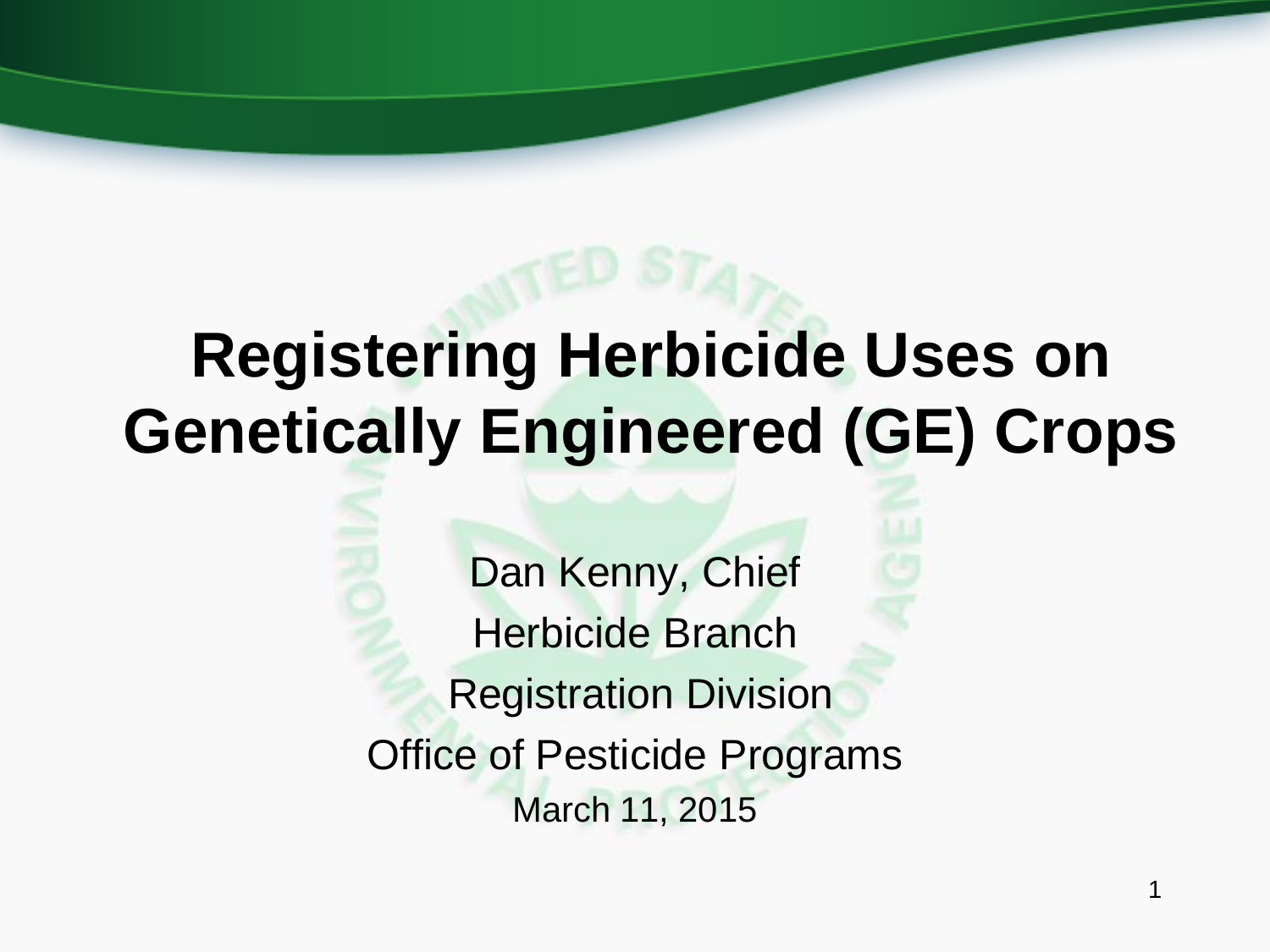#### **Background**

- Herbicide-resistant weeds are an increasing problem
	- Resistance to glyphosate has become a significant economic issue to growers
	- Need for additional tools to manage resistant weeds
	- New herbicide tolerant genes allow crops to be treated with additional herbicides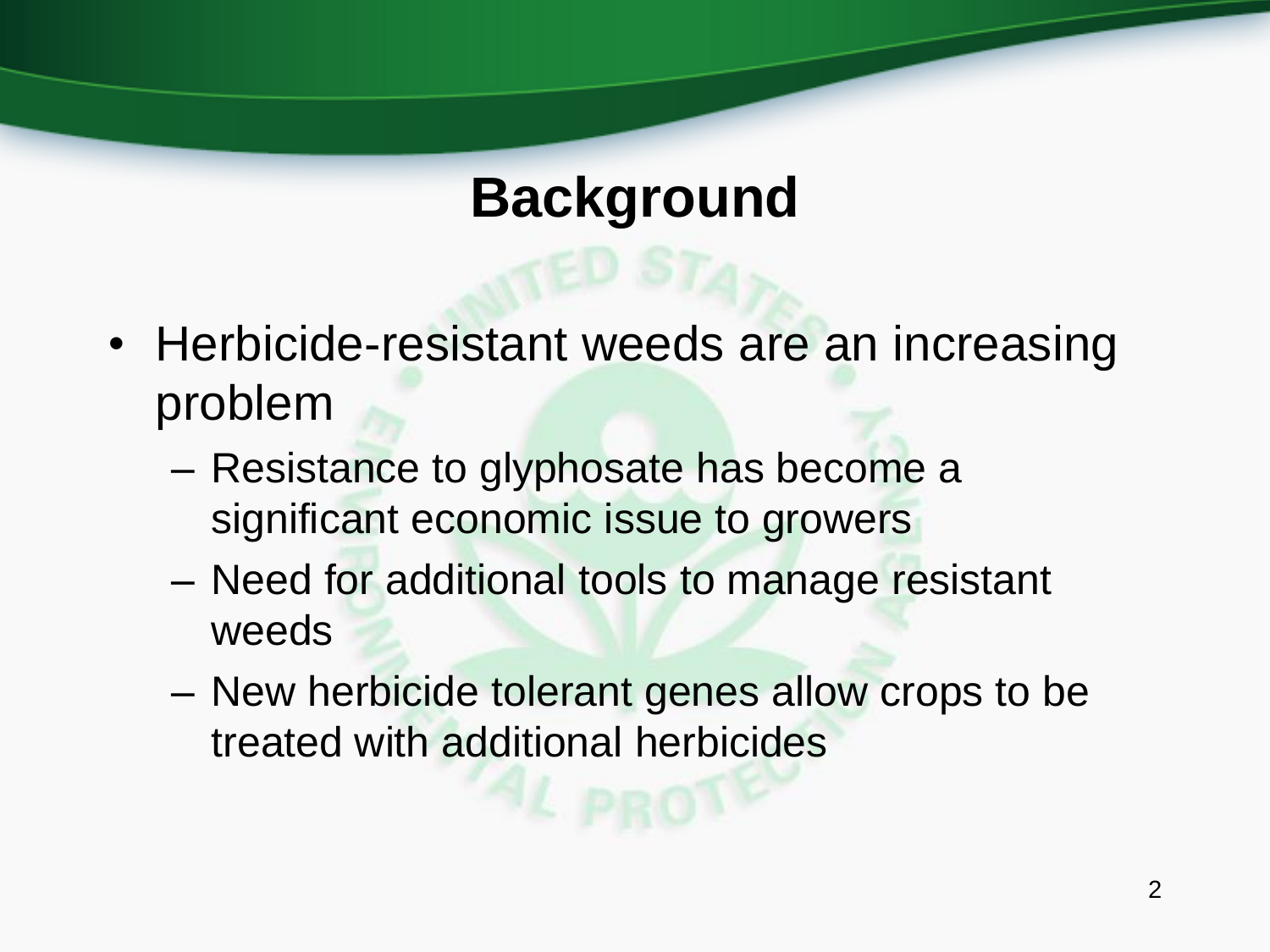### **Current Location of Glyphosate Resistant Weeds**



From: http://www.resistancefighter.com/news.aspx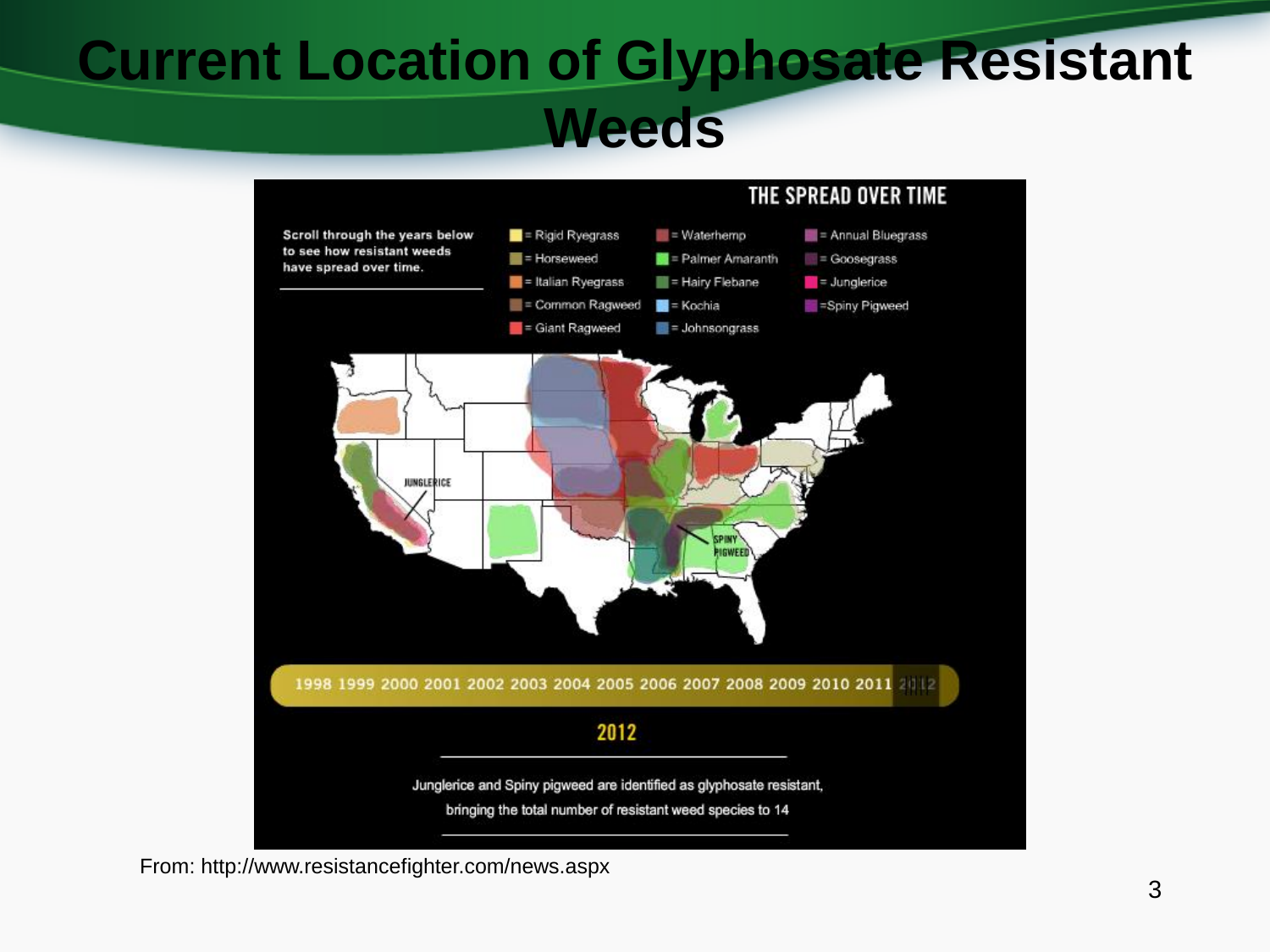#### **Global Increase in Resistant Weeds Over Time**

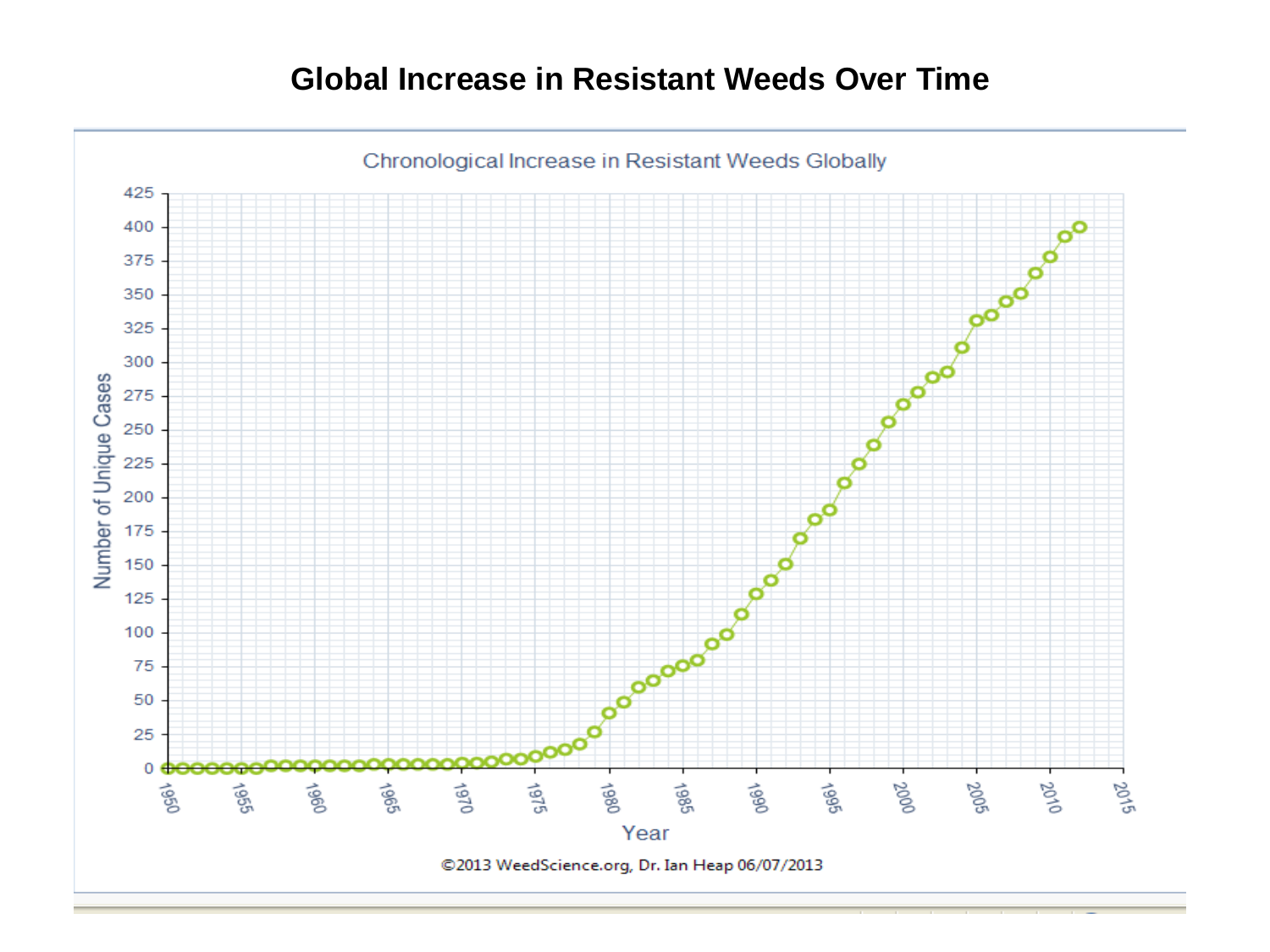# **Higher Level of EPA Assessment Required**

- Based on wide spread use of GE glyphosate
	- Unique % of crops treated
	- ~98% of soybean is glyphosate resistant
- Anticipation of high level use of other GE traits
	- Increased acreage
	- Potential for higher exposure
- Increasing the scope of assessments accordingly
- Coordination with USDA
	- Share information and assessments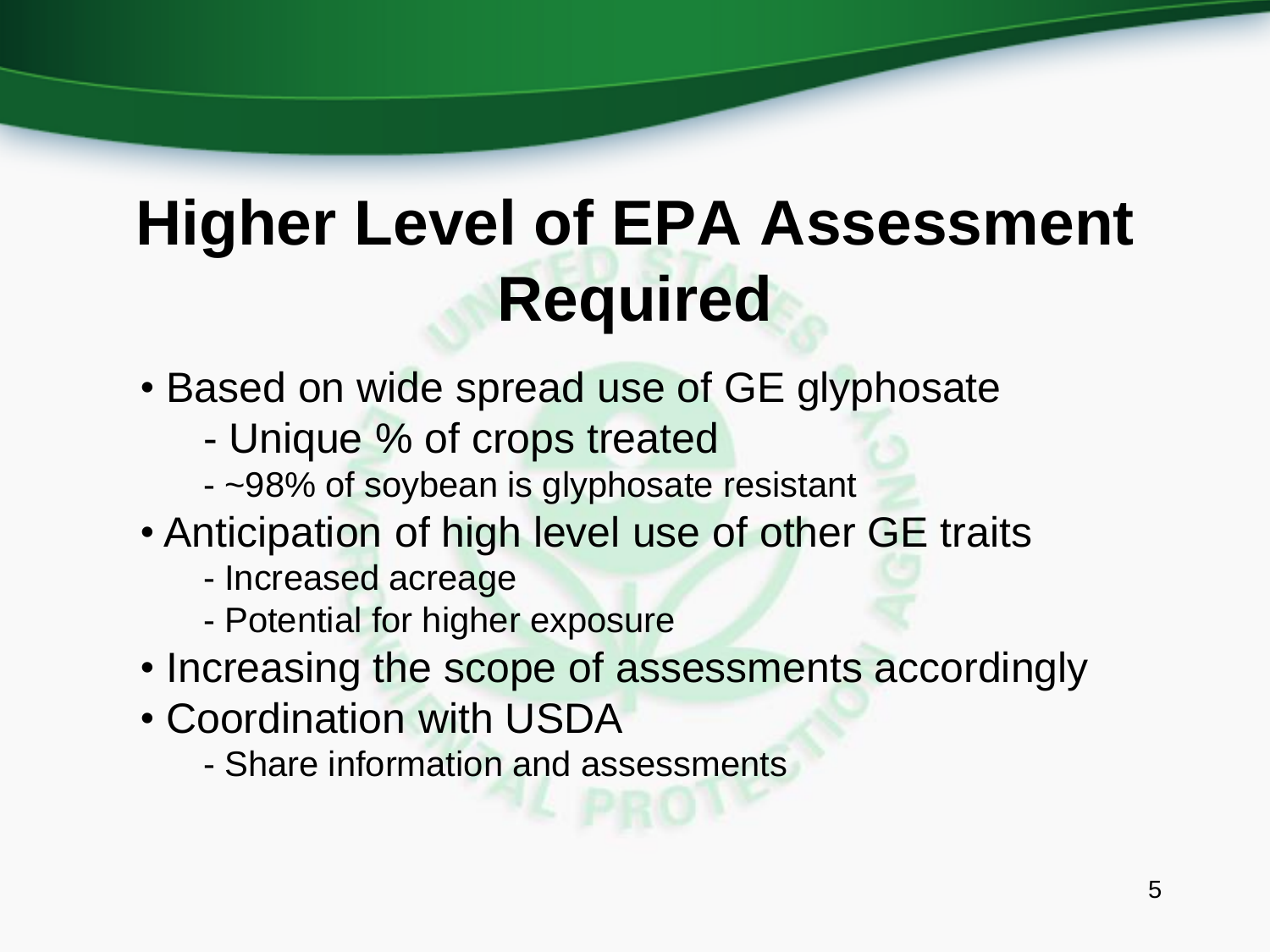#### **Concerns**

- Public concern about genetically modified food
- Growers of sensitive crops, such as vegetables, concerned about increased use of pesticides and damage from spray drift
- NGOs concerned about drift to non-target organisms, including endangered species
- Increase in selection for resistant weeds
- Agency receives more comments submitted to docket for these actions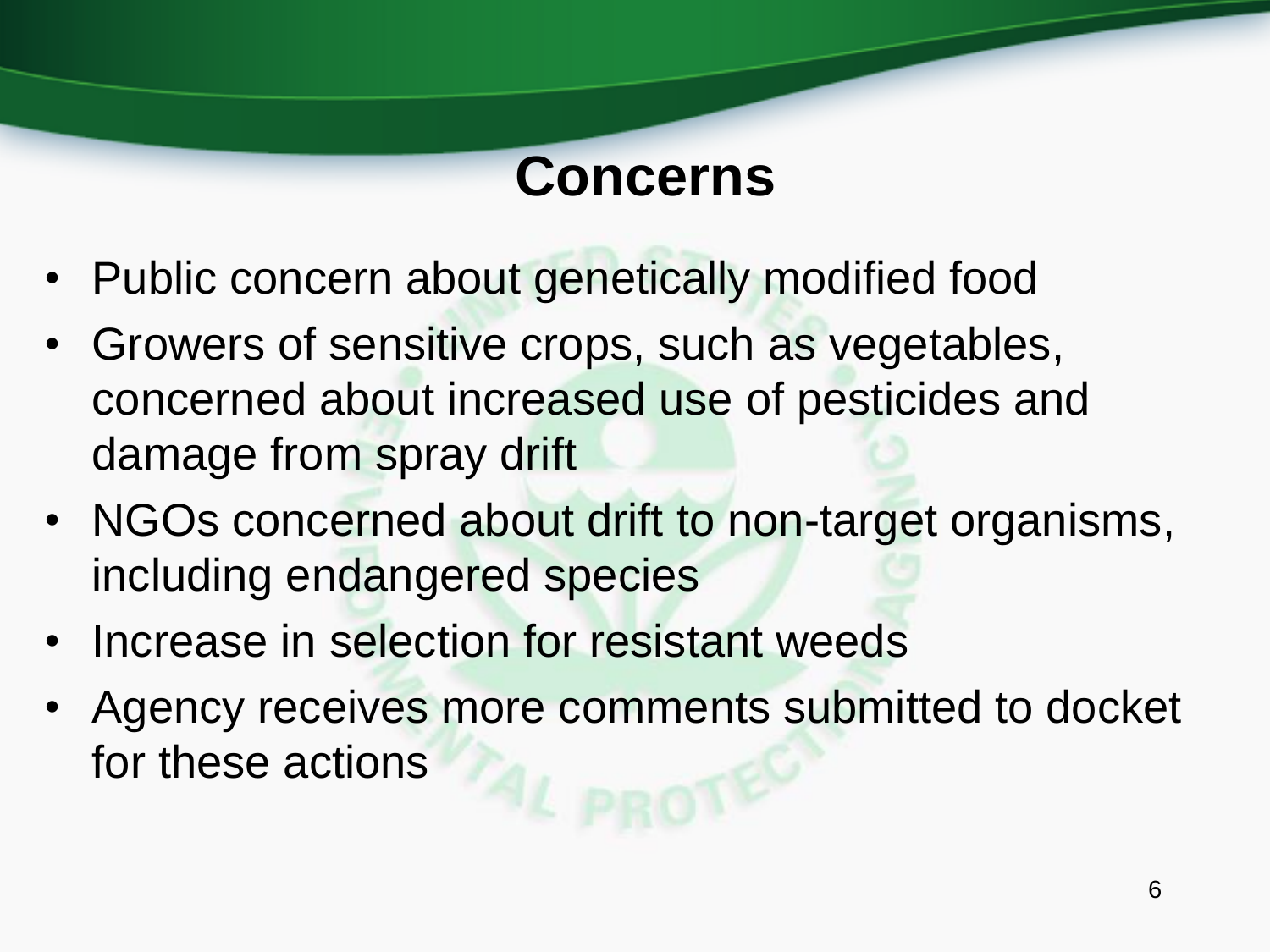## **EPA and USDA Coordinated Effort**

- EPA reviews information on the effects of the herbicide on humans and the environment (registration decision for herbicide use)
- USDA reviews information on the gene conferring tolerance to the plant (deregulation decision for seed)
	- Authority to deregulate through the Plant Protection Act
	- Addresses requirements of NEPA
- Agencies share information to inform and strengthen both regulatory decisions  $77$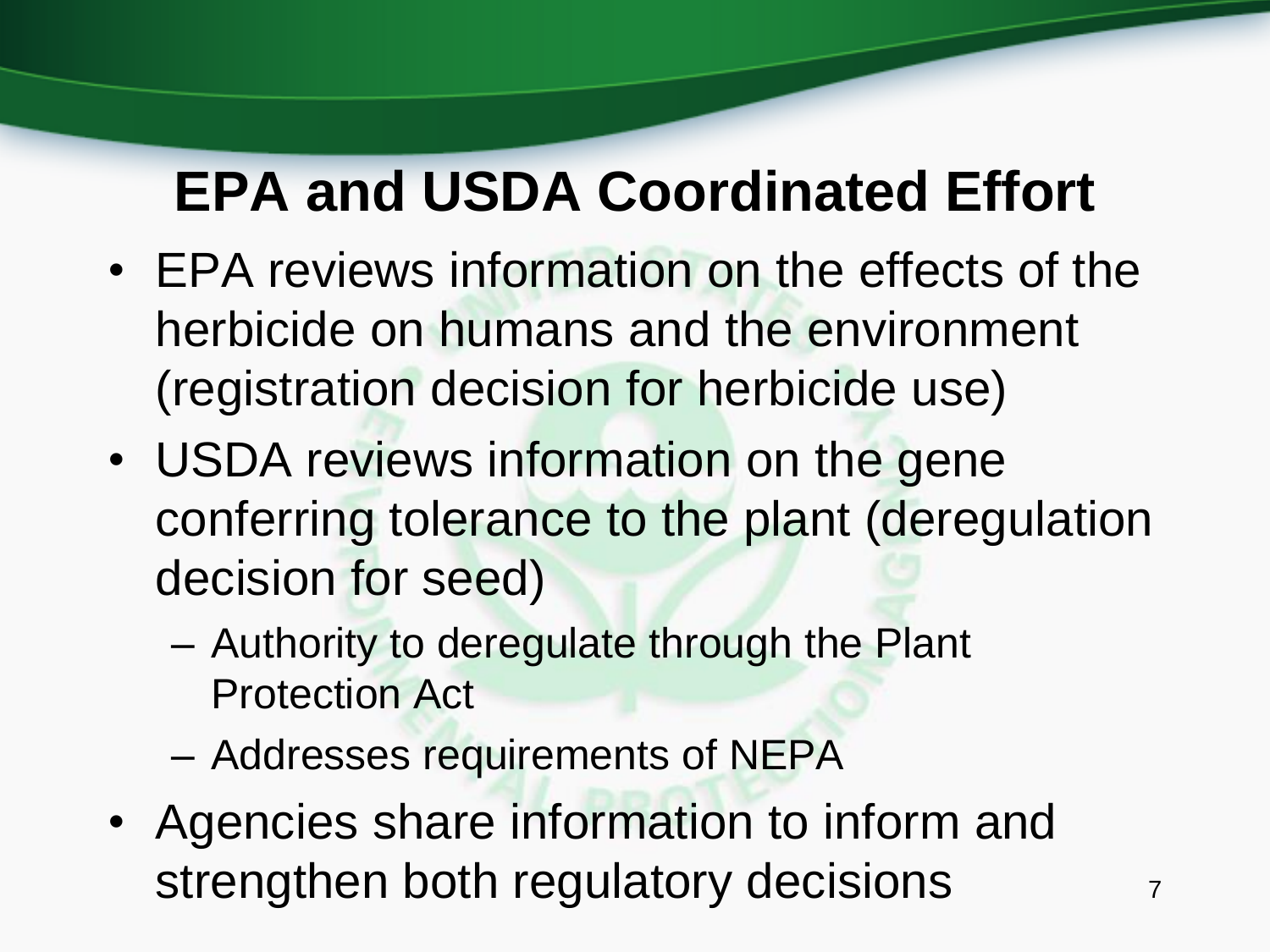## **Human Health Risk Assessment Summary**

- New or amended tolerances as needed
- Assessment:
	- Aggregate (dietary, residential)
		- Conservative assumptions
	- Occupational Exposure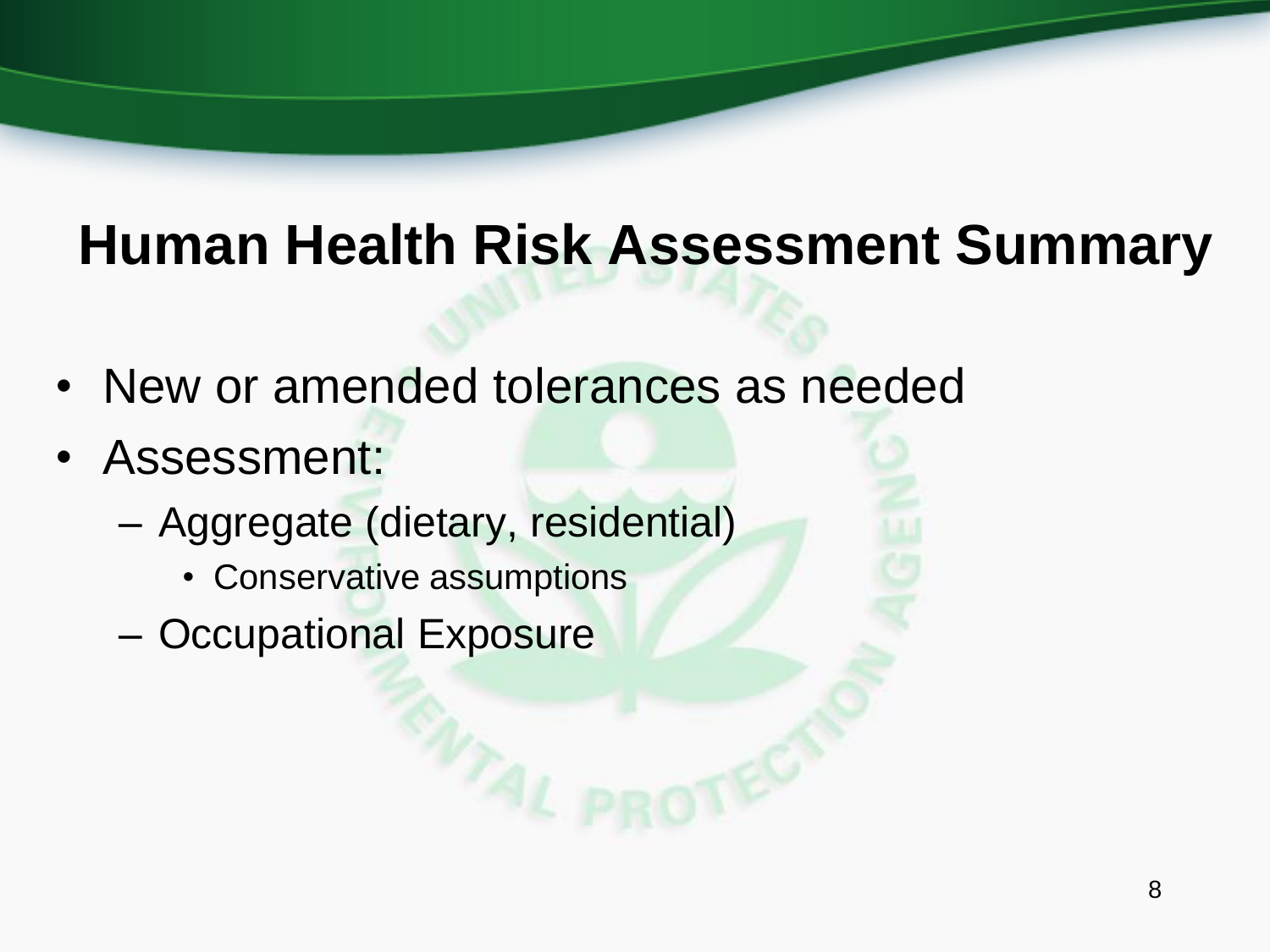# **Human Health Risk Assessment Summary, Continued**

- Additional assessments as warranted based on chemical profile
	- Bystander Exposure
	- Spray Drift
		- Most vulnerable exposure scenarios assessed
	- Human Health Impurities Assessment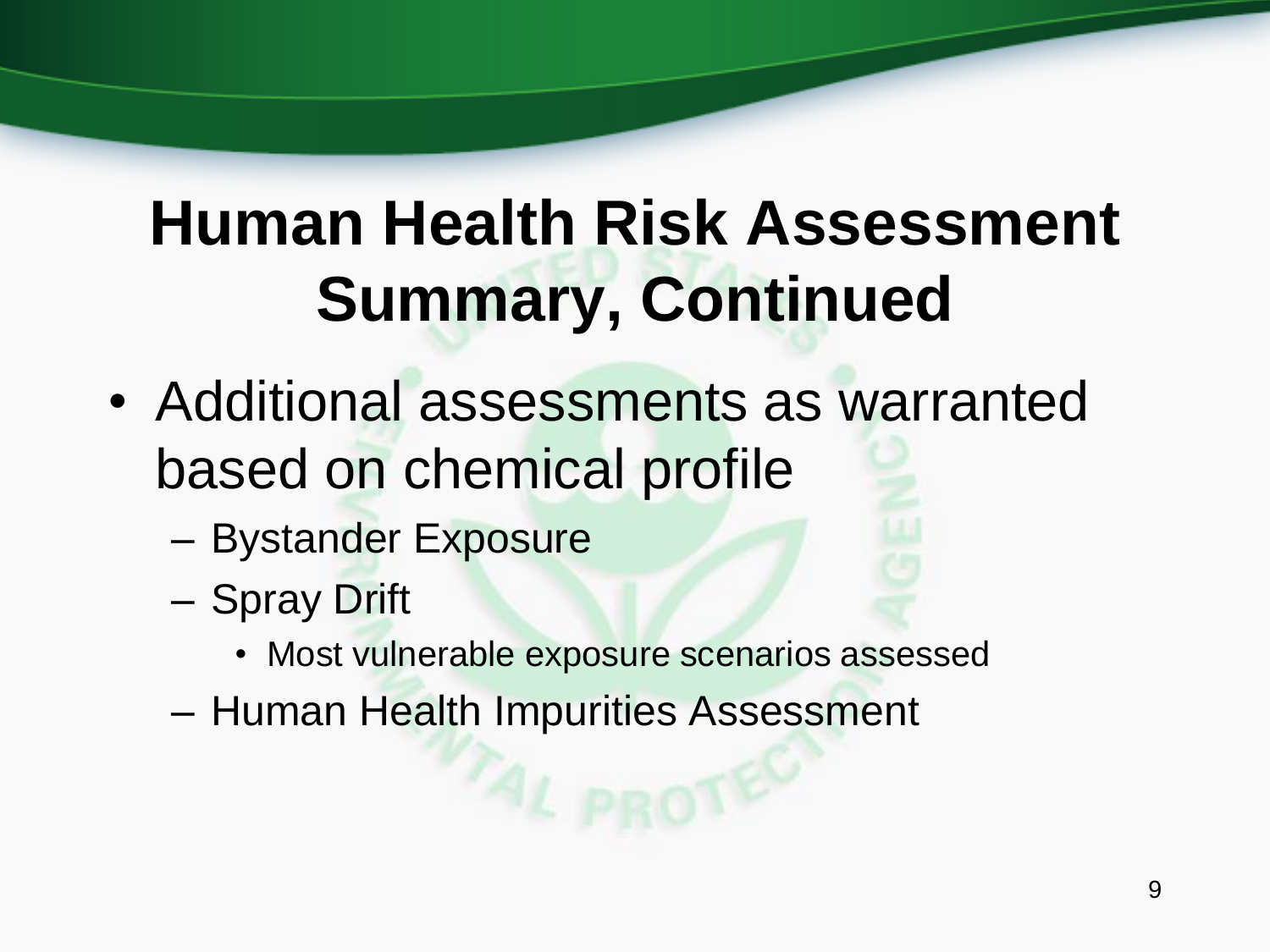### **Environmental Exposure Considerations**

- Normal exposure pathways
	- Runoff
	- Spray drift
	- Foliar deposition
- Additional exposure considerations as warranted by chemical
	- Vapor drift and off target deposition
- Non-target organisms including threatened and endangered species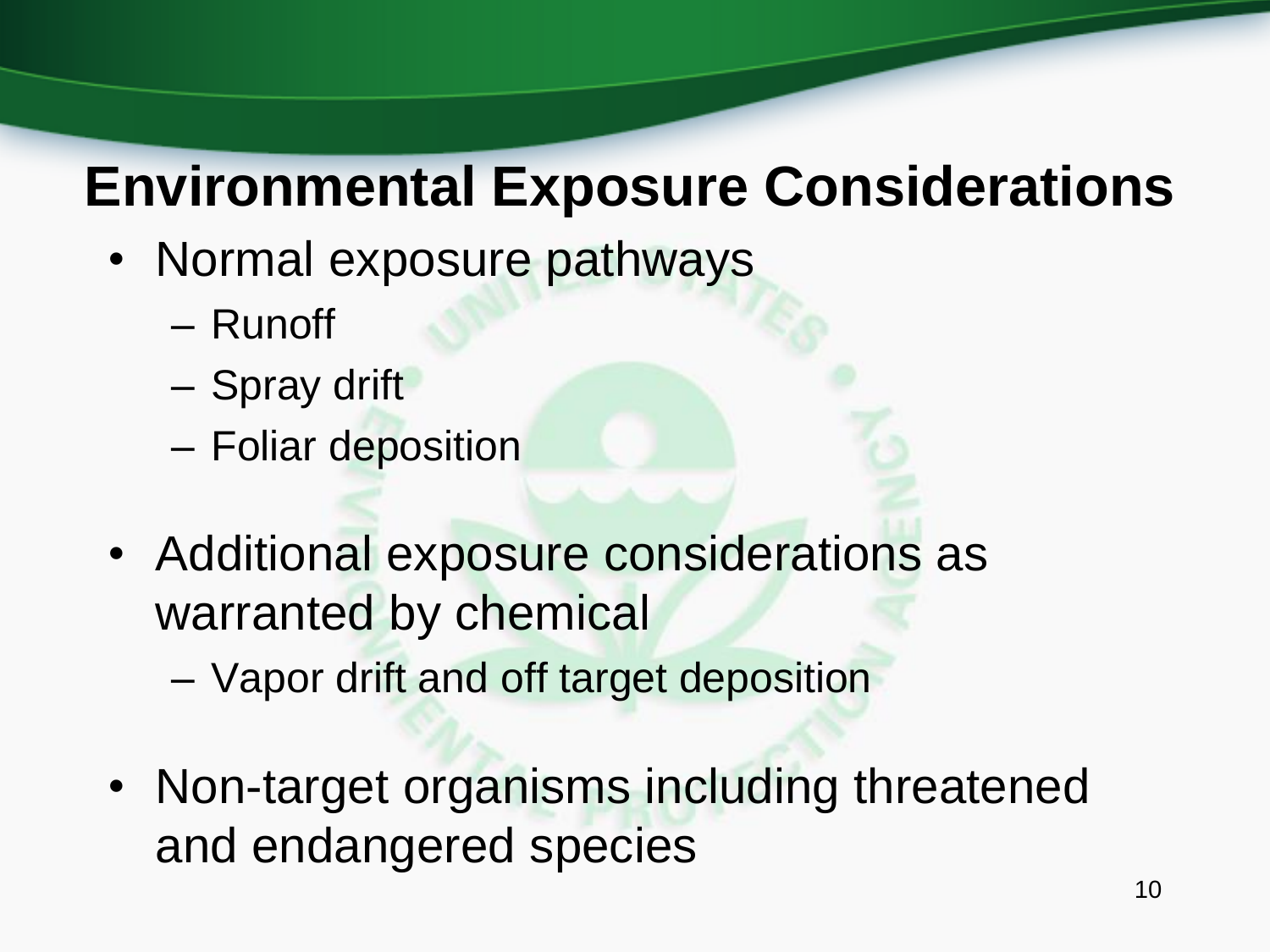## **Minimize Off-Target Movement**

- Reduce spray drift
	- Properties of the formulation that reduce drift
	- Coarse droplet size restriction (specific nozzle(s) required on label)
- Other methods, as warranted by chemical profile
	- Volatility
	- Run-off
	- Ground water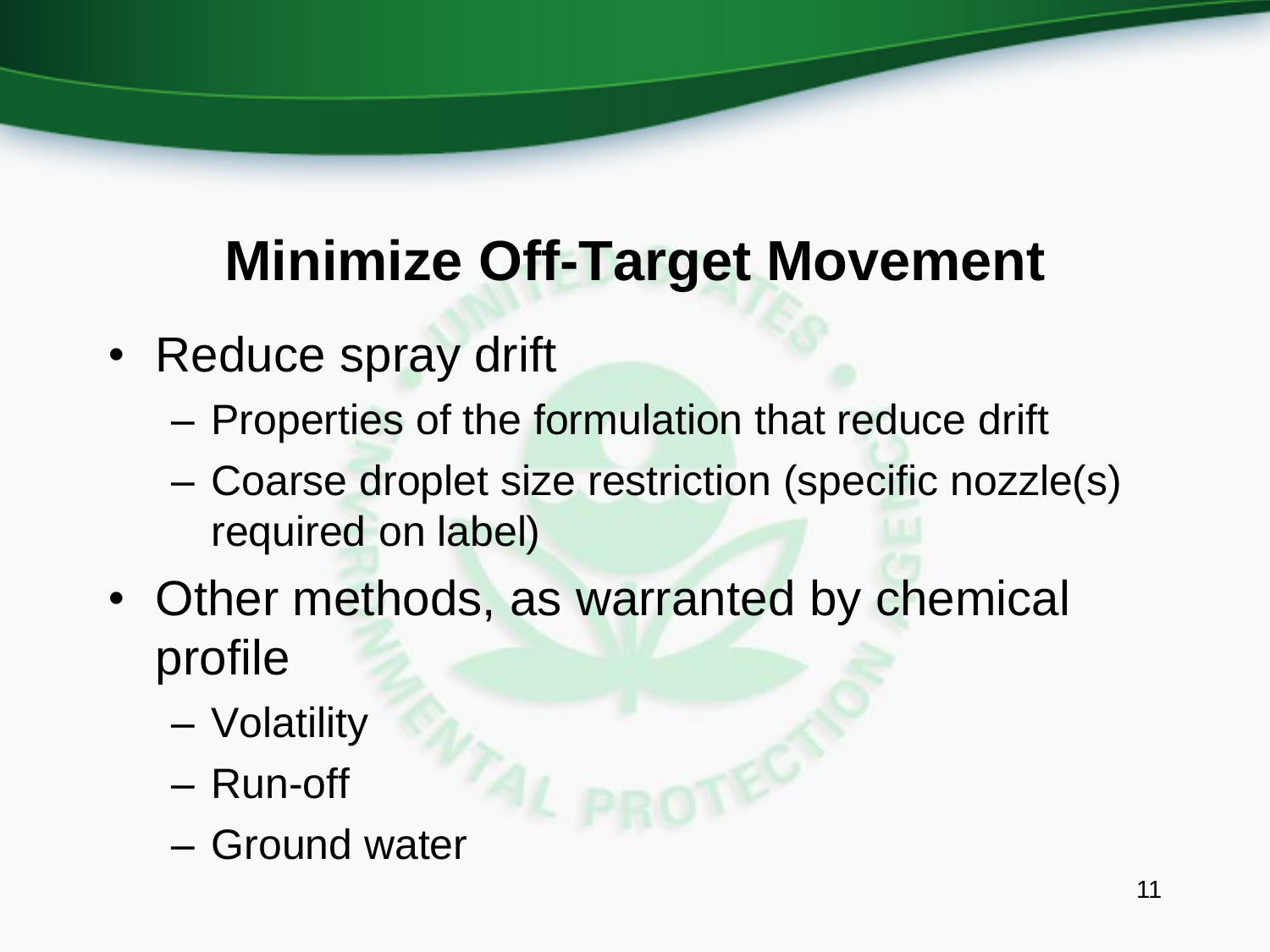#### **Stewardship Plan / Resistance Management**

- Industry activities include:
	- Providing labeling with Mode of Action and best management practices
	- Promoting resistance management
	- Investigating cases of non-performance
	- Developing remediation plan to control possible resistance
	- Reporting instances of likely resistance
- Grower activities include:
	- Scouting fields
	- Reporting performance problems
	- Adopting drift reduction measures